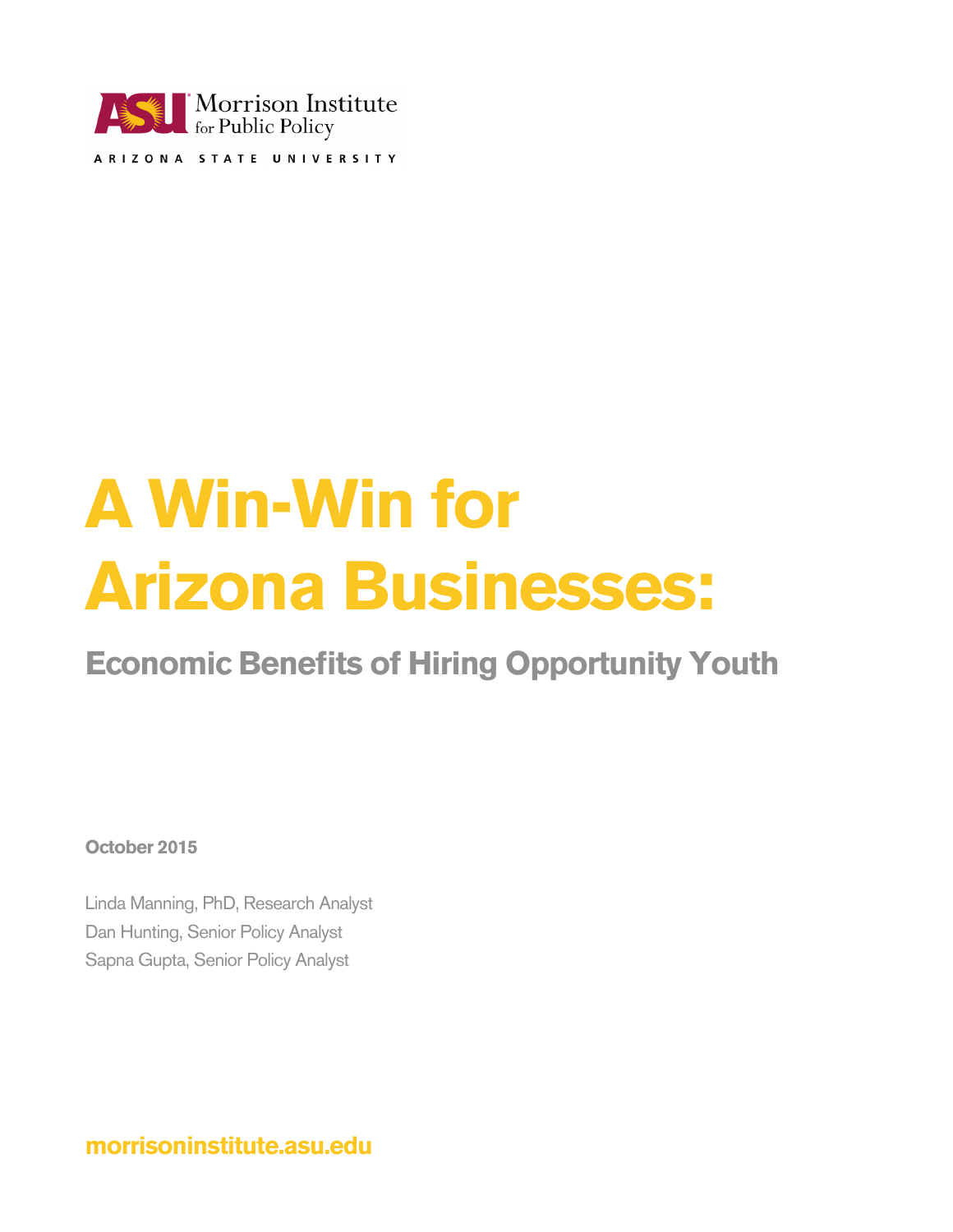## **Introduction**

There is a growing population of Americans between the ages of 16 and 24 who are neither in school nor working. It is tempting to view the nearly 6 million who fall into this category as burden, an anchor dragging down society. But these young people represent something else entirely: a tremendous untapped resource, a potential source of economic vitality for the United States. For this reason, this report – and the movement to integrate these marginalized young Americans into our society - refers to "Opportunity Youth" for they offer an opportunity to our nation. Moreover, they are in need of the opportunity to exploit their own potential. Figuring out a way to tap this potential yields far-reaching benefits; failure to do so imposes formidable costs.

Metropolitan Phoenix, with one of the highest rates of disengagement among young adults in the country, offers an excellent laboratory to examine approaches to transforming a seeming liability into an economic advantage. No one is saying this will be easy, but the motivation to overcome the challenges should be clear once the benefits of solving the opportunity youth challenge are properly understood, as presented in the following pages.

ASU and Starbucks already enjoy a robust partnership created around a shared commitment to creating opportunity for development of human potential. This now extends to collaboration on solving the Opportunity Youth riddle and this paper represents an initial fruit of that effort. It sheds light on the challenge of Opportunity Youth in Phoenix and the nation as a whole, quantifying the costs of ignoring this problem and rewards of tackling it. Most importantly, it demonstrates that progress is possible. We can identify those who are at risk for dropping out of both education and the workforce at an early age. And, based on careful analysis of past efforts to address the issue, we can point to strategies that seem effective in response. There is no single solution presented herein, but the clear takeaway is that a problem some deem intractable can be solved.

The paper's strongest conclusion, however, is that this effort is not about charity. It is about businesses making a wise choice: offering training and support to Opportunity Youth as employees bolster their own bottom lines. By solving the puzzle of how to activate this population, companies such Starbucks can build a committed workforce that is ready to contribute to both business and the larger society. And they build a healthier society of citizens and consumers who in turn drive greater prosperity.

Jonathan Koppell Dean, College of Public Service & Community Solutions Arizona State University

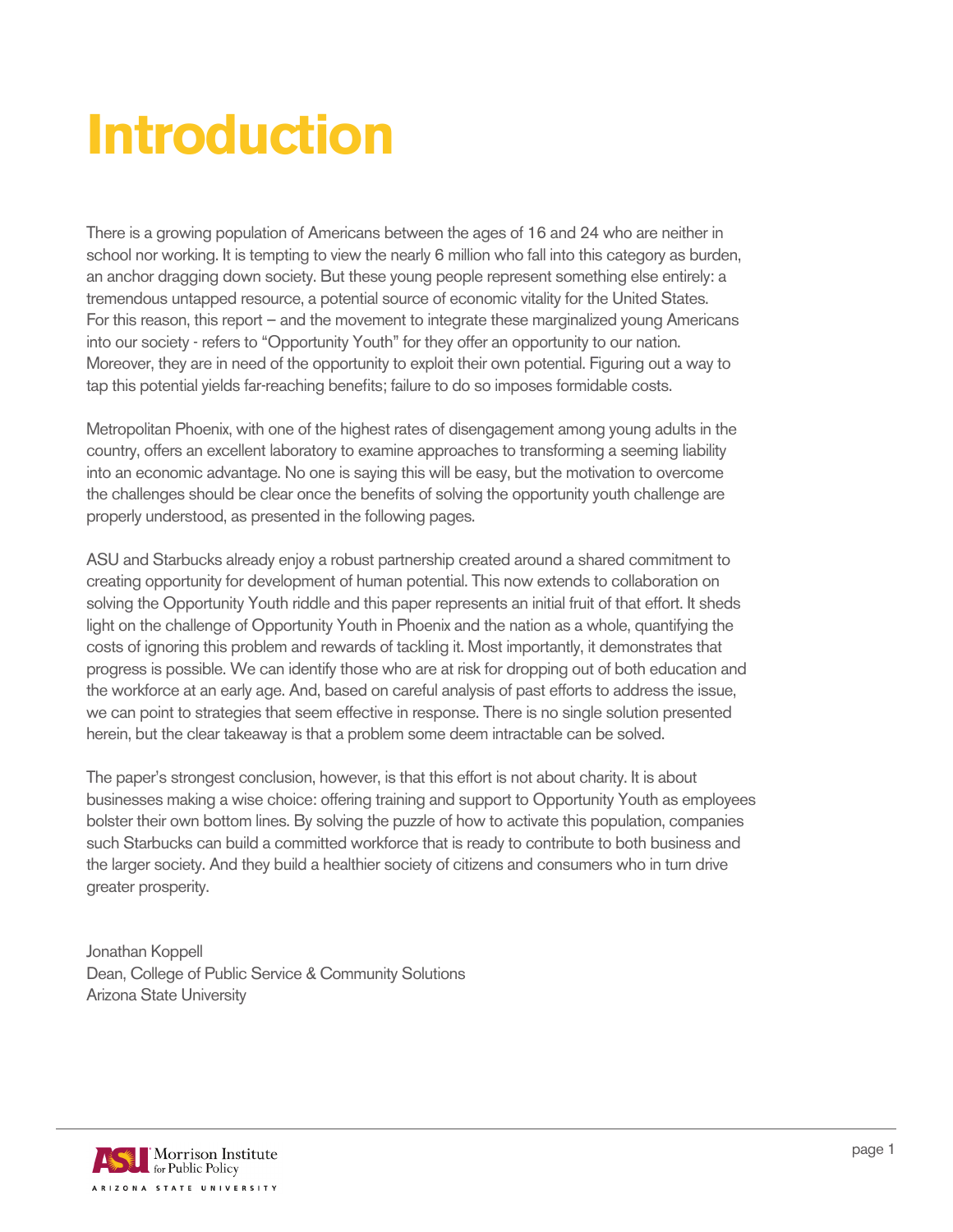### **A Win-Win for Arizona Businesses: Economic Benefits of Hiring Opportunity Youth**

Morrison Institute for Public Policy October 2015

Linda Manning, PhD, Research Analyst Dan Hunting, Senior Policy Analyst Sapna Gupta, Senior Policy Analyst

#### **Executive Summary**

Over 92,000 people between the ages of 16 and 24 in metro Phoenix who are neither working nor in school present a staggering challenge to the area. These Opportunity Youth (OY) have a lifetime taxpayer burden of \$27.3 billion and a lifetime social burden of \$218.5 billion. Nationally, approximately 5.6 million Opportunity Youth have a potential taxpayer burden of \$1.56 trillion and an aggregate social burden of \$4.75 trillion. Figures like this signal a clear call to action.

National and local businesses, along with leading academic institutions have the ability to emerge as leaders in decreasing the taxpayer and social costs of OY while simultaneously helping their own bottom line. The opportunity of a collaboration between leading business and leading academic institutions on the issue of OY creates a win-win for the national and state economy as well as the welfare of all citizens.

Early program success, like that of YouthBuild, show that this population tends to remain with their employer longer, demonstrate a greater level of loyalty, and have higher long-term rates of productivity than their peers. There is clear advantage for businesses such as retailers to hire OY to decrease the high cost of turnover and increase productivity.

OY who gain appropriate training and employment can benefit by joining a company that provides them a sense of belonging and autonomy, an enhancement in self-efficacy, and the potential to earn a living wage with a chance for upward mobility. The collective benefit of employing OY is the great reduction in taxpayer and social costs that they would incur if they remained neither employed nor in school.

The idea of such a collaboration between businesses and OY will take some strategic planning. Institutions like Arizona State University and others can provide a convening space for businesses to come together to discuss the benefits of this venture and how they may collaborate to train and recruit OY. Academic intuitions can also provide the needed research and on-going evaluation to ensure the collaboration is effective and optimal for businesses and OY.

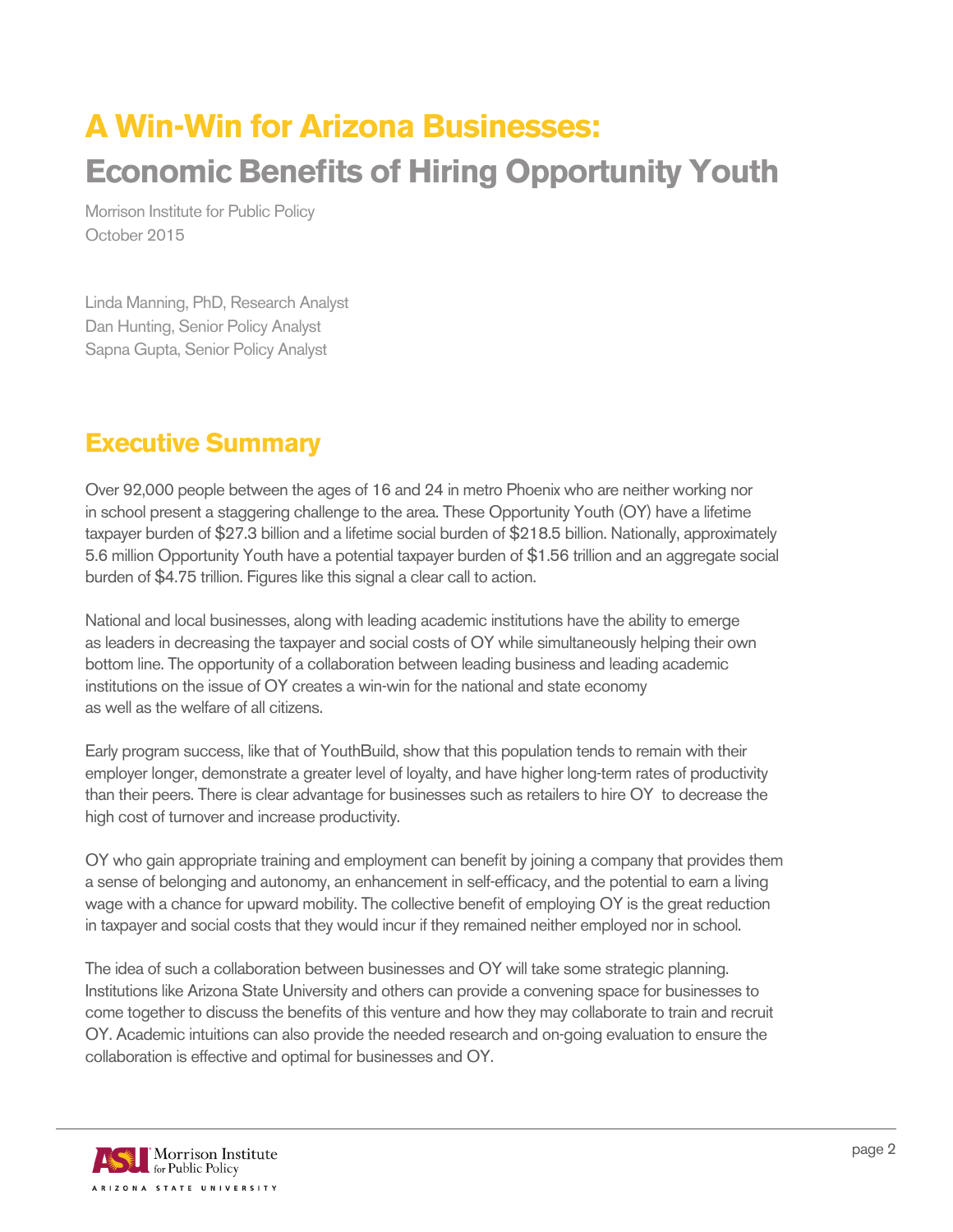#### **Who are Opportunity Youth?**

Opportunity Youth (OY), also referred to as Disconnected Youth, are the 5.6 million youth in the United States ages 16-24 who are not in school and not working. They are a diverse group of White, Black, Hispanic and Asian individuals. They are middle-class and poor, native born and immigrants. They live in rural, suburban and urban areas. Some in this group have struggled in school and have lacked the support needed to make it to graduation day. They include an estimated one million students who drop out of high school each year, those involved in the justice system, teen parents or foster care children who "age out" of the system without a clear plan for adulthood.

Several in this group have been unsuccessful in looking for work, often because they lack the technical, communication and problem-solving skills required by today's job market. Several others cannot come up with the money to pay for the increasingly expensive post-secondary job training or college they need to get ahead. In fact, some of them enroll in college and have had to drop out due to financial constraints.

Some are able to overcome tremendous odds. For one former Opportunity Youth in Phoenix, Romonia "Mona" Dixon, she did her homework under streetlights as a homeless youth until the age of 13. With support from her parents, community organizations like the Boys and Girls Club, and others, she was able to complete high school, college, and now is pursuing her masters in communication at ASU. According to Mona, she tried to find motivation in everything she did to keep going. She says, "To this day, I do not take anything for granted. I give back at every opportunity I can." Mona's inspiring story, however, is not the same for all Opportunity Youth.

The need to engage this group is dire. The personal and collective costs of youth disconnection are staggering. Young adults who are not in school and not working cost taxpayers \$93 billion annually and \$1.6 trillion over their lifetimes in lost revenues and increased social services.

The 2015 Opportunity Index is a composite measure of 16 key indicators in all 50 states, the District of Columbia, and each of the 2,673 counties. These indicators fall under the categories of economy, education, and community, which includes disconnected youth (Figure 1).

| <b>Economy</b>                                                           | <b>Education</b>            | <b>Community</b>        |
|--------------------------------------------------------------------------|-----------------------------|-------------------------|
| Wages                                                                    | <b>Preschool Enrollment</b> | Group Membership        |
| Jobs                                                                     | On-time High School         | Volunteerism            |
| Poverty                                                                  | Graduation                  | Disconnected Youth      |
| Inequality                                                               | Postsecondary<br>Completion | <b>Community Safety</b> |
| Access to Banking                                                        |                             | Access to Health Care   |
| Affordable Housing                                                       |                             | Access to Food          |
| <b>Internet Access</b>                                                   |                             |                         |
| Figure 1: Opportunity Nation Indicators<br>Source: Opportunitynation.org |                             |                         |

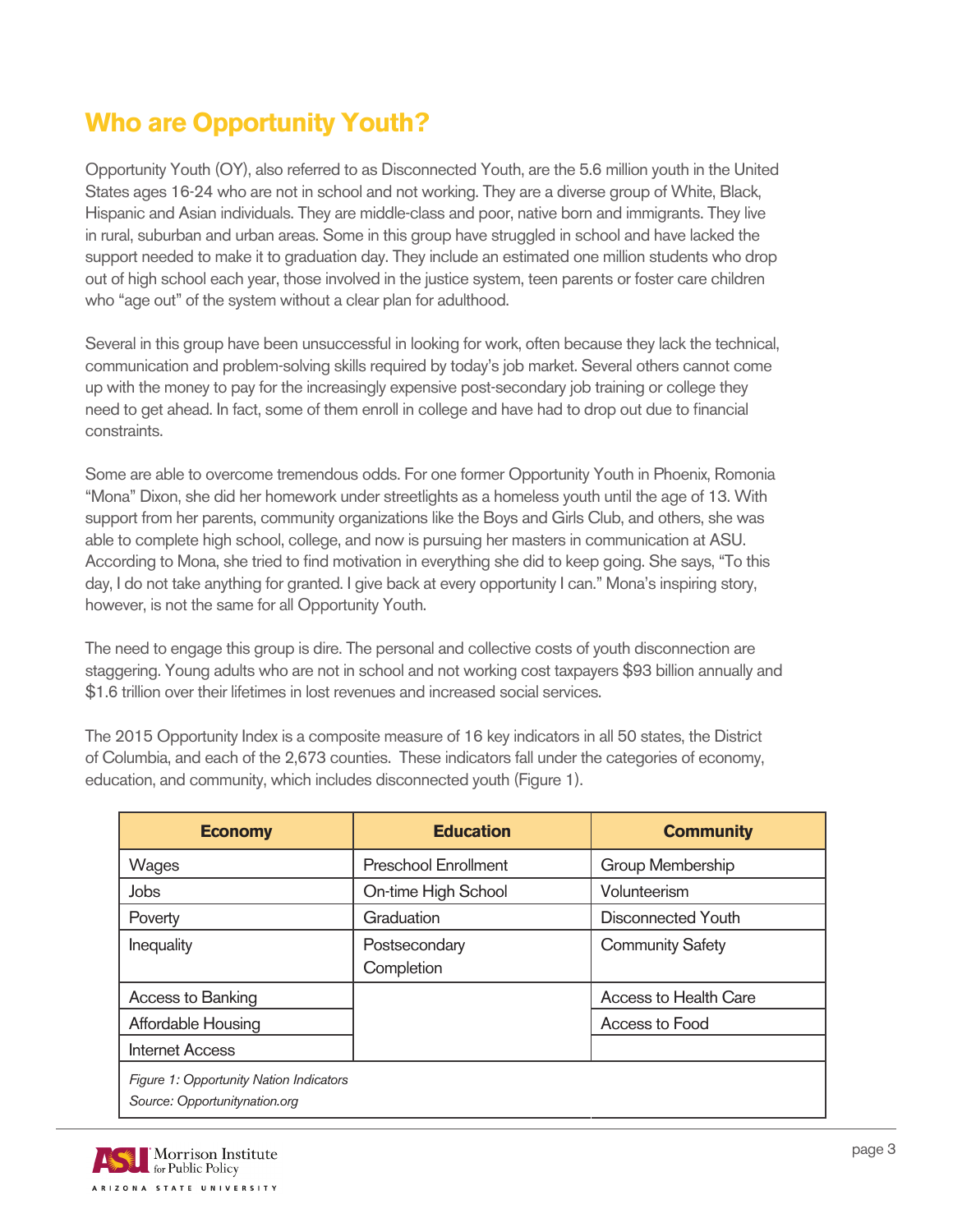All 50 states plus Washington DC were given a ranking based on these indicators. Of the 51, Arizona has a state rank of 44, among the lowest. **Regarding Disconnected Youth, in particular, Arizona stands at 17.3 percent compared to the national average of 13.8 percent.** That translates into 146,510 youth ages 16-24 who are not in school and not working.

#### **Demographics — Spotlight on Arizona**

In metropolitan Phoenix, defined by the Census Bureau as Maricopa and Pinal Counties, the population of all youth 16-24 was 539,437 in 2013. Opportunity Youth comprised 17.1 percent with 92,248 individuals aged 16-24 who were neither working or in school. To get a clearer picture of this group, it's important to unpack it further. For the purposes of this analysis, the group has been placed into four demographic subcategories: socioeconomic status (SES), measured by food stamp recipiency and educational attainment; family structure, measured by number of their own children under age 5 in household, and relationship to household head; disability status, measured by self-report of having any disability or not having a disability; language, measured by language spoken in the home; and race, measured by self-report of race or ethnic status. These indicators are shown in Figure 2.

As these data indicate, there are several other demographic factors that could be impacting the ability to work or go to school for this population. Thirty-seven percent are receiving federal food stamps and 36 percent have no high school diploma, and over one third of this population may be of a lower socioeconomic status (Figure 2). This low SES may be affecting their ability to pay for higher education or even meet their basic needs.

Family structure may also have an impact on their ability to work or attend school. In the Metro Phoenix area, 14 percent of Opportunity Youth have children under age 5. Some in this group may elect to stay home to care for their young children while their partner works, or may have a hard time finding childcare so they can work themselves. The majority of this population lives with family (72 percent), which may explain a decreased need or urgency to join the workforce. Their living expenses may already be taken care of by parents or other family members. Just under 6 percent are institutional inmates, clearly hindering their educational and employment opportunities.

Disability, language, and racial/ethnic status may also be impacting this group's ability to work or go to school. In Metro Phoenix, 9 percent of 16-24 year olds who neither work nor go to school have a disability. Nearly 34 percent speak Spanish in the home and 71 percent are non-White. Any one or number of these could be risk factors for employment and educational attainment.

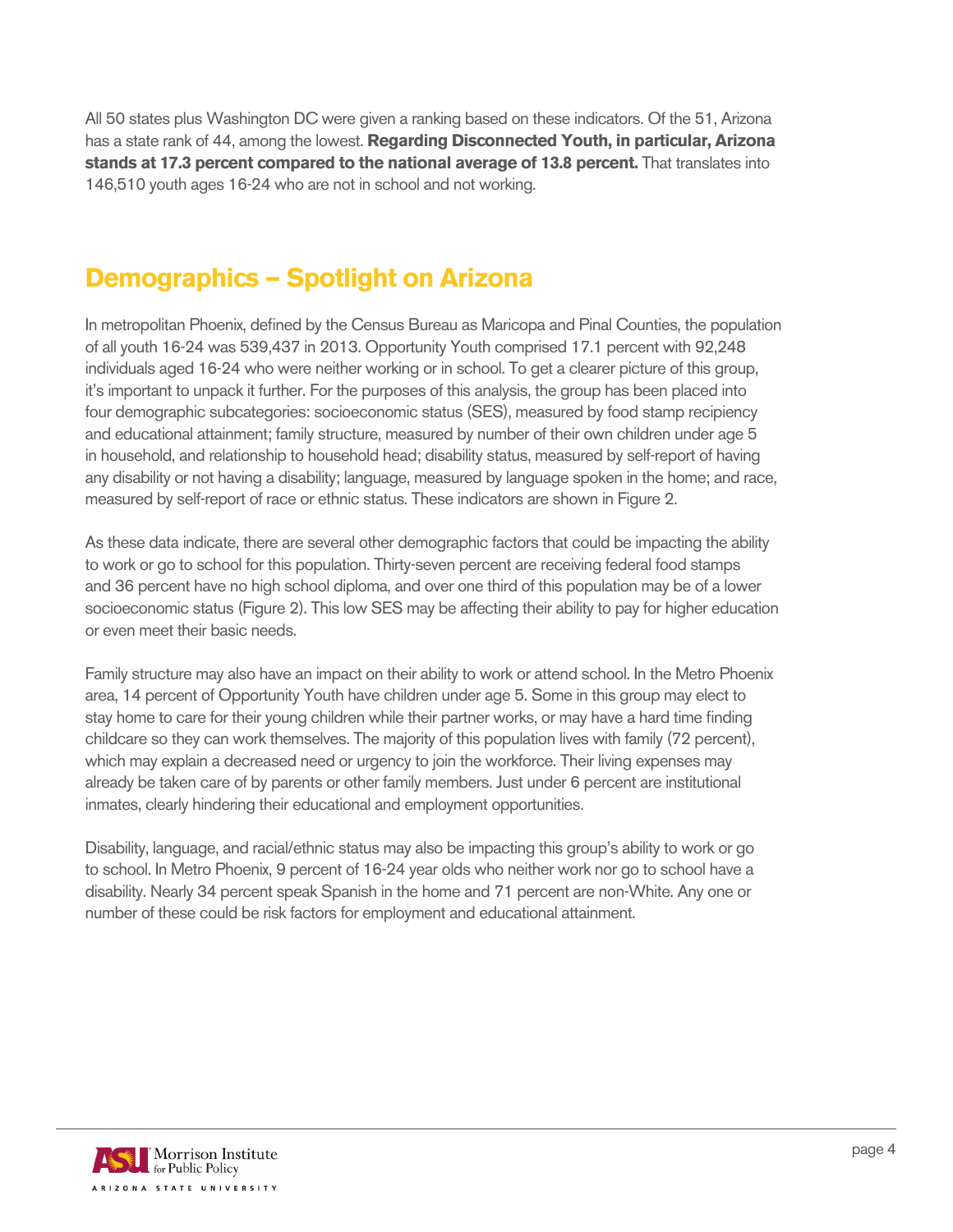| <b>Persons Age 16-24 in 2013</b><br><b>Count</b><br><b>Count</b><br><b>Percent</b><br><b>Percent</b><br>SES:<br><b>Food Stamp Recipiency-</b><br>58,100<br>63.0%<br>429,080<br>79.5%<br><b>No</b><br>34,148<br>37.0%<br>Yes<br>110,357<br>20.5%<br>92,248<br>100.0%<br>539,437<br>Total<br>100.0%<br><b>Educational Attainment-</b><br>33,249<br>36.0%<br>36.3%<br>No High School Degree<br>195,850<br>High School Diploma/GED<br>40,016<br>43.4%<br>136,730<br>25.3%<br>Some College - no degree<br>14,478<br>15.7%<br>151,726<br>28.1%<br>Associates Degree<br>2.5%<br>3.9%<br>2,265<br>20,909<br><b>Bachelor's Degree</b><br>2.1%<br>5.8%<br>1,966<br>31,363<br><b>Advanced Degree</b><br>274<br>0.3%<br>2,859<br>.05%<br><b>Family Structure:</b><br>Number of own children under age 5 in household<br>Has Child Under Age 5<br>14.2%<br>6.7%<br>13,064<br>36,106<br>No Children Under Age 5<br>79,184<br>85.8%<br>93.3%<br>503,331<br>92,248<br>100.0%<br>Total<br>539,437<br>100.0%<br><b>Relationship to Household Head</b><br><b>Lives with Family</b><br>66,717<br>72.3%<br>70.7%<br>381,420<br>Own Household<br>21.9%<br>20,206<br>152,078<br>28.2%<br><b>Institutional Inmates</b><br>5,325<br>5.8%<br>1.1%<br>5,939<br>92,248<br>100.0%<br>539,437<br>100.0%<br>Total<br><b>Disability Status:</b><br>83,665<br>90.7%<br>No Disability<br>513,631<br>95.2%<br><b>Has Disability</b><br>8,583<br>25,806<br>4.8%<br>9.3%<br>100.0%<br>Total<br>92,248<br>100.0%<br>539,437<br><b>Language Spoken in the Home:</b><br>58,794<br>63.7%<br>70.2%<br>English<br>378,807<br>31,144<br>Spanish<br>33.8%<br>136,471<br>25.3%<br>2,310<br>2.5%<br><b>Other Language</b><br>24,159<br>4.5%<br>92,248<br>100.0%<br>100.0%<br>Total<br>539,437<br><b>Race/Ethnicity:</b><br>27,266<br>246,152<br>White<br>29.5%<br>45.6%<br>Latino<br>50,935<br>55.2%<br>214,296<br>39.7%<br>6,401<br><b>Black</b><br>6.9%<br>33,386<br>6.2%<br>Native American<br>4,950<br>5.4%<br>11,521<br>2.1%<br>3.3%<br>Asian<br>669<br>.07%<br>17,878<br>2,067<br>16,204<br>3.0%<br>Other<br>2.2% | <b>Population: Metro Phoenix</b><br>(Maricopa and Pinal Counties) | <b>Neither Work</b><br><b>Nor in School</b> |  | <b>Total 16-24</b><br><b>Population</b> |  |  |  |
|--------------------------------------------------------------------------------------------------------------------------------------------------------------------------------------------------------------------------------------------------------------------------------------------------------------------------------------------------------------------------------------------------------------------------------------------------------------------------------------------------------------------------------------------------------------------------------------------------------------------------------------------------------------------------------------------------------------------------------------------------------------------------------------------------------------------------------------------------------------------------------------------------------------------------------------------------------------------------------------------------------------------------------------------------------------------------------------------------------------------------------------------------------------------------------------------------------------------------------------------------------------------------------------------------------------------------------------------------------------------------------------------------------------------------------------------------------------------------------------------------------------------------------------------------------------------------------------------------------------------------------------------------------------------------------------------------------------------------------------------------------------------------------------------------------------------------------------------------------------------------------------------------------------------------------------------------------------------------------------------------------------------------------------------------------------------------|-------------------------------------------------------------------|---------------------------------------------|--|-----------------------------------------|--|--|--|
|                                                                                                                                                                                                                                                                                                                                                                                                                                                                                                                                                                                                                                                                                                                                                                                                                                                                                                                                                                                                                                                                                                                                                                                                                                                                                                                                                                                                                                                                                                                                                                                                                                                                                                                                                                                                                                                                                                                                                                                                                                                                          |                                                                   |                                             |  |                                         |  |  |  |
|                                                                                                                                                                                                                                                                                                                                                                                                                                                                                                                                                                                                                                                                                                                                                                                                                                                                                                                                                                                                                                                                                                                                                                                                                                                                                                                                                                                                                                                                                                                                                                                                                                                                                                                                                                                                                                                                                                                                                                                                                                                                          |                                                                   |                                             |  |                                         |  |  |  |
|                                                                                                                                                                                                                                                                                                                                                                                                                                                                                                                                                                                                                                                                                                                                                                                                                                                                                                                                                                                                                                                                                                                                                                                                                                                                                                                                                                                                                                                                                                                                                                                                                                                                                                                                                                                                                                                                                                                                                                                                                                                                          |                                                                   |                                             |  |                                         |  |  |  |
|                                                                                                                                                                                                                                                                                                                                                                                                                                                                                                                                                                                                                                                                                                                                                                                                                                                                                                                                                                                                                                                                                                                                                                                                                                                                                                                                                                                                                                                                                                                                                                                                                                                                                                                                                                                                                                                                                                                                                                                                                                                                          |                                                                   |                                             |  |                                         |  |  |  |
|                                                                                                                                                                                                                                                                                                                                                                                                                                                                                                                                                                                                                                                                                                                                                                                                                                                                                                                                                                                                                                                                                                                                                                                                                                                                                                                                                                                                                                                                                                                                                                                                                                                                                                                                                                                                                                                                                                                                                                                                                                                                          |                                                                   |                                             |  |                                         |  |  |  |
|                                                                                                                                                                                                                                                                                                                                                                                                                                                                                                                                                                                                                                                                                                                                                                                                                                                                                                                                                                                                                                                                                                                                                                                                                                                                                                                                                                                                                                                                                                                                                                                                                                                                                                                                                                                                                                                                                                                                                                                                                                                                          |                                                                   |                                             |  |                                         |  |  |  |
|                                                                                                                                                                                                                                                                                                                                                                                                                                                                                                                                                                                                                                                                                                                                                                                                                                                                                                                                                                                                                                                                                                                                                                                                                                                                                                                                                                                                                                                                                                                                                                                                                                                                                                                                                                                                                                                                                                                                                                                                                                                                          |                                                                   |                                             |  |                                         |  |  |  |
|                                                                                                                                                                                                                                                                                                                                                                                                                                                                                                                                                                                                                                                                                                                                                                                                                                                                                                                                                                                                                                                                                                                                                                                                                                                                                                                                                                                                                                                                                                                                                                                                                                                                                                                                                                                                                                                                                                                                                                                                                                                                          |                                                                   |                                             |  |                                         |  |  |  |
|                                                                                                                                                                                                                                                                                                                                                                                                                                                                                                                                                                                                                                                                                                                                                                                                                                                                                                                                                                                                                                                                                                                                                                                                                                                                                                                                                                                                                                                                                                                                                                                                                                                                                                                                                                                                                                                                                                                                                                                                                                                                          |                                                                   |                                             |  |                                         |  |  |  |
|                                                                                                                                                                                                                                                                                                                                                                                                                                                                                                                                                                                                                                                                                                                                                                                                                                                                                                                                                                                                                                                                                                                                                                                                                                                                                                                                                                                                                                                                                                                                                                                                                                                                                                                                                                                                                                                                                                                                                                                                                                                                          |                                                                   |                                             |  |                                         |  |  |  |
|                                                                                                                                                                                                                                                                                                                                                                                                                                                                                                                                                                                                                                                                                                                                                                                                                                                                                                                                                                                                                                                                                                                                                                                                                                                                                                                                                                                                                                                                                                                                                                                                                                                                                                                                                                                                                                                                                                                                                                                                                                                                          |                                                                   |                                             |  |                                         |  |  |  |
|                                                                                                                                                                                                                                                                                                                                                                                                                                                                                                                                                                                                                                                                                                                                                                                                                                                                                                                                                                                                                                                                                                                                                                                                                                                                                                                                                                                                                                                                                                                                                                                                                                                                                                                                                                                                                                                                                                                                                                                                                                                                          |                                                                   |                                             |  |                                         |  |  |  |
|                                                                                                                                                                                                                                                                                                                                                                                                                                                                                                                                                                                                                                                                                                                                                                                                                                                                                                                                                                                                                                                                                                                                                                                                                                                                                                                                                                                                                                                                                                                                                                                                                                                                                                                                                                                                                                                                                                                                                                                                                                                                          |                                                                   |                                             |  |                                         |  |  |  |
|                                                                                                                                                                                                                                                                                                                                                                                                                                                                                                                                                                                                                                                                                                                                                                                                                                                                                                                                                                                                                                                                                                                                                                                                                                                                                                                                                                                                                                                                                                                                                                                                                                                                                                                                                                                                                                                                                                                                                                                                                                                                          |                                                                   |                                             |  |                                         |  |  |  |
|                                                                                                                                                                                                                                                                                                                                                                                                                                                                                                                                                                                                                                                                                                                                                                                                                                                                                                                                                                                                                                                                                                                                                                                                                                                                                                                                                                                                                                                                                                                                                                                                                                                                                                                                                                                                                                                                                                                                                                                                                                                                          |                                                                   |                                             |  |                                         |  |  |  |
|                                                                                                                                                                                                                                                                                                                                                                                                                                                                                                                                                                                                                                                                                                                                                                                                                                                                                                                                                                                                                                                                                                                                                                                                                                                                                                                                                                                                                                                                                                                                                                                                                                                                                                                                                                                                                                                                                                                                                                                                                                                                          |                                                                   |                                             |  |                                         |  |  |  |
|                                                                                                                                                                                                                                                                                                                                                                                                                                                                                                                                                                                                                                                                                                                                                                                                                                                                                                                                                                                                                                                                                                                                                                                                                                                                                                                                                                                                                                                                                                                                                                                                                                                                                                                                                                                                                                                                                                                                                                                                                                                                          |                                                                   |                                             |  |                                         |  |  |  |
|                                                                                                                                                                                                                                                                                                                                                                                                                                                                                                                                                                                                                                                                                                                                                                                                                                                                                                                                                                                                                                                                                                                                                                                                                                                                                                                                                                                                                                                                                                                                                                                                                                                                                                                                                                                                                                                                                                                                                                                                                                                                          |                                                                   |                                             |  |                                         |  |  |  |
|                                                                                                                                                                                                                                                                                                                                                                                                                                                                                                                                                                                                                                                                                                                                                                                                                                                                                                                                                                                                                                                                                                                                                                                                                                                                                                                                                                                                                                                                                                                                                                                                                                                                                                                                                                                                                                                                                                                                                                                                                                                                          |                                                                   |                                             |  |                                         |  |  |  |
|                                                                                                                                                                                                                                                                                                                                                                                                                                                                                                                                                                                                                                                                                                                                                                                                                                                                                                                                                                                                                                                                                                                                                                                                                                                                                                                                                                                                                                                                                                                                                                                                                                                                                                                                                                                                                                                                                                                                                                                                                                                                          |                                                                   |                                             |  |                                         |  |  |  |
|                                                                                                                                                                                                                                                                                                                                                                                                                                                                                                                                                                                                                                                                                                                                                                                                                                                                                                                                                                                                                                                                                                                                                                                                                                                                                                                                                                                                                                                                                                                                                                                                                                                                                                                                                                                                                                                                                                                                                                                                                                                                          |                                                                   |                                             |  |                                         |  |  |  |
|                                                                                                                                                                                                                                                                                                                                                                                                                                                                                                                                                                                                                                                                                                                                                                                                                                                                                                                                                                                                                                                                                                                                                                                                                                                                                                                                                                                                                                                                                                                                                                                                                                                                                                                                                                                                                                                                                                                                                                                                                                                                          |                                                                   |                                             |  |                                         |  |  |  |
|                                                                                                                                                                                                                                                                                                                                                                                                                                                                                                                                                                                                                                                                                                                                                                                                                                                                                                                                                                                                                                                                                                                                                                                                                                                                                                                                                                                                                                                                                                                                                                                                                                                                                                                                                                                                                                                                                                                                                                                                                                                                          |                                                                   |                                             |  |                                         |  |  |  |
|                                                                                                                                                                                                                                                                                                                                                                                                                                                                                                                                                                                                                                                                                                                                                                                                                                                                                                                                                                                                                                                                                                                                                                                                                                                                                                                                                                                                                                                                                                                                                                                                                                                                                                                                                                                                                                                                                                                                                                                                                                                                          |                                                                   |                                             |  |                                         |  |  |  |
|                                                                                                                                                                                                                                                                                                                                                                                                                                                                                                                                                                                                                                                                                                                                                                                                                                                                                                                                                                                                                                                                                                                                                                                                                                                                                                                                                                                                                                                                                                                                                                                                                                                                                                                                                                                                                                                                                                                                                                                                                                                                          |                                                                   |                                             |  |                                         |  |  |  |
|                                                                                                                                                                                                                                                                                                                                                                                                                                                                                                                                                                                                                                                                                                                                                                                                                                                                                                                                                                                                                                                                                                                                                                                                                                                                                                                                                                                                                                                                                                                                                                                                                                                                                                                                                                                                                                                                                                                                                                                                                                                                          |                                                                   |                                             |  |                                         |  |  |  |
|                                                                                                                                                                                                                                                                                                                                                                                                                                                                                                                                                                                                                                                                                                                                                                                                                                                                                                                                                                                                                                                                                                                                                                                                                                                                                                                                                                                                                                                                                                                                                                                                                                                                                                                                                                                                                                                                                                                                                                                                                                                                          |                                                                   |                                             |  |                                         |  |  |  |
|                                                                                                                                                                                                                                                                                                                                                                                                                                                                                                                                                                                                                                                                                                                                                                                                                                                                                                                                                                                                                                                                                                                                                                                                                                                                                                                                                                                                                                                                                                                                                                                                                                                                                                                                                                                                                                                                                                                                                                                                                                                                          |                                                                   |                                             |  |                                         |  |  |  |
|                                                                                                                                                                                                                                                                                                                                                                                                                                                                                                                                                                                                                                                                                                                                                                                                                                                                                                                                                                                                                                                                                                                                                                                                                                                                                                                                                                                                                                                                                                                                                                                                                                                                                                                                                                                                                                                                                                                                                                                                                                                                          |                                                                   |                                             |  |                                         |  |  |  |
|                                                                                                                                                                                                                                                                                                                                                                                                                                                                                                                                                                                                                                                                                                                                                                                                                                                                                                                                                                                                                                                                                                                                                                                                                                                                                                                                                                                                                                                                                                                                                                                                                                                                                                                                                                                                                                                                                                                                                                                                                                                                          |                                                                   |                                             |  |                                         |  |  |  |
|                                                                                                                                                                                                                                                                                                                                                                                                                                                                                                                                                                                                                                                                                                                                                                                                                                                                                                                                                                                                                                                                                                                                                                                                                                                                                                                                                                                                                                                                                                                                                                                                                                                                                                                                                                                                                                                                                                                                                                                                                                                                          |                                                                   |                                             |  |                                         |  |  |  |
|                                                                                                                                                                                                                                                                                                                                                                                                                                                                                                                                                                                                                                                                                                                                                                                                                                                                                                                                                                                                                                                                                                                                                                                                                                                                                                                                                                                                                                                                                                                                                                                                                                                                                                                                                                                                                                                                                                                                                                                                                                                                          |                                                                   |                                             |  |                                         |  |  |  |
|                                                                                                                                                                                                                                                                                                                                                                                                                                                                                                                                                                                                                                                                                                                                                                                                                                                                                                                                                                                                                                                                                                                                                                                                                                                                                                                                                                                                                                                                                                                                                                                                                                                                                                                                                                                                                                                                                                                                                                                                                                                                          |                                                                   |                                             |  |                                         |  |  |  |
|                                                                                                                                                                                                                                                                                                                                                                                                                                                                                                                                                                                                                                                                                                                                                                                                                                                                                                                                                                                                                                                                                                                                                                                                                                                                                                                                                                                                                                                                                                                                                                                                                                                                                                                                                                                                                                                                                                                                                                                                                                                                          |                                                                   |                                             |  |                                         |  |  |  |
|                                                                                                                                                                                                                                                                                                                                                                                                                                                                                                                                                                                                                                                                                                                                                                                                                                                                                                                                                                                                                                                                                                                                                                                                                                                                                                                                                                                                                                                                                                                                                                                                                                                                                                                                                                                                                                                                                                                                                                                                                                                                          |                                                                   |                                             |  |                                         |  |  |  |
|                                                                                                                                                                                                                                                                                                                                                                                                                                                                                                                                                                                                                                                                                                                                                                                                                                                                                                                                                                                                                                                                                                                                                                                                                                                                                                                                                                                                                                                                                                                                                                                                                                                                                                                                                                                                                                                                                                                                                                                                                                                                          |                                                                   |                                             |  |                                         |  |  |  |
|                                                                                                                                                                                                                                                                                                                                                                                                                                                                                                                                                                                                                                                                                                                                                                                                                                                                                                                                                                                                                                                                                                                                                                                                                                                                                                                                                                                                                                                                                                                                                                                                                                                                                                                                                                                                                                                                                                                                                                                                                                                                          |                                                                   |                                             |  |                                         |  |  |  |
|                                                                                                                                                                                                                                                                                                                                                                                                                                                                                                                                                                                                                                                                                                                                                                                                                                                                                                                                                                                                                                                                                                                                                                                                                                                                                                                                                                                                                                                                                                                                                                                                                                                                                                                                                                                                                                                                                                                                                                                                                                                                          |                                                                   |                                             |  |                                         |  |  |  |
|                                                                                                                                                                                                                                                                                                                                                                                                                                                                                                                                                                                                                                                                                                                                                                                                                                                                                                                                                                                                                                                                                                                                                                                                                                                                                                                                                                                                                                                                                                                                                                                                                                                                                                                                                                                                                                                                                                                                                                                                                                                                          |                                                                   |                                             |  |                                         |  |  |  |

Figure 2: Characteristics of Persons Age 16-24 in Metro Phoenix (Maricopa and Pinal Counties) Source: U.S. Census Bureau 2013 ACS PUMS data.

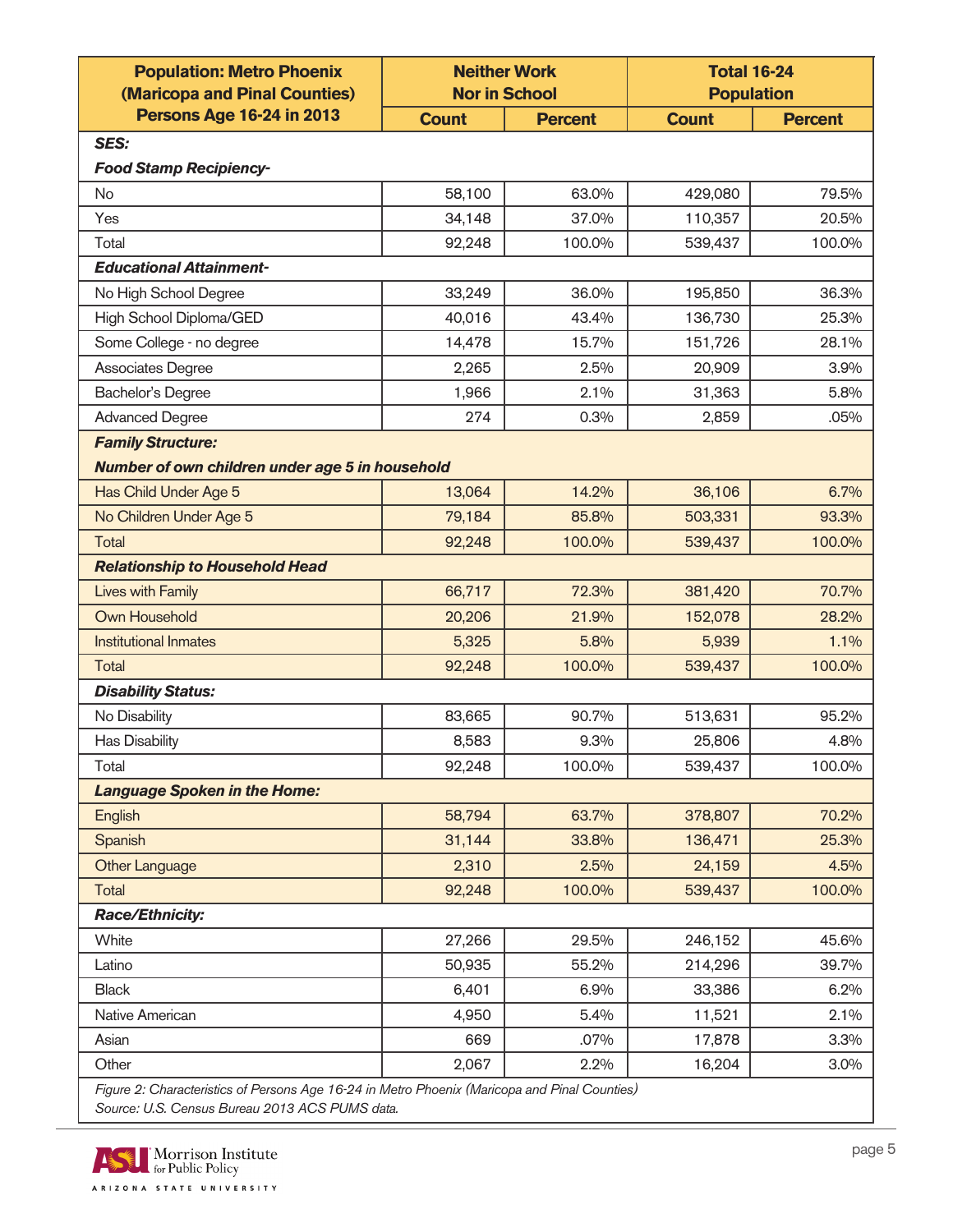#### **Impacting the prevalence of Opportunity Youth: the number of risk factors matters**

Deeper analysis of these risk factors has helped to define a threshold that appears to be the tipping point for youth faced with these risk factors. Morrison Institute has determined that if an individual aged 19-24 has more than 3 or 4 of these factors, they're likely to end up being disconnected. Figure 3 pulls out Maricopa County youth aged 19-24 not living in group quarters. The 16-18 year-olds were eliminated from this chart because most are in high school. As Figure 3 illustrates, the number of OY emerges significantly once risk factors reach 3 or 4. This finding suggests that the presence of 3 or more risk factors may be a useful predictor of OY. This information may allow teachers, families and communities to support youth who face these conditions and are at risk of becoming disconnected from education and the workforce.



**Metro Phoenix - 2013** Population Age 19 - 24 | Not living in group quarters

Figure 3. 2014 Maricopa County population of 19-24 year old and their number of risk factors

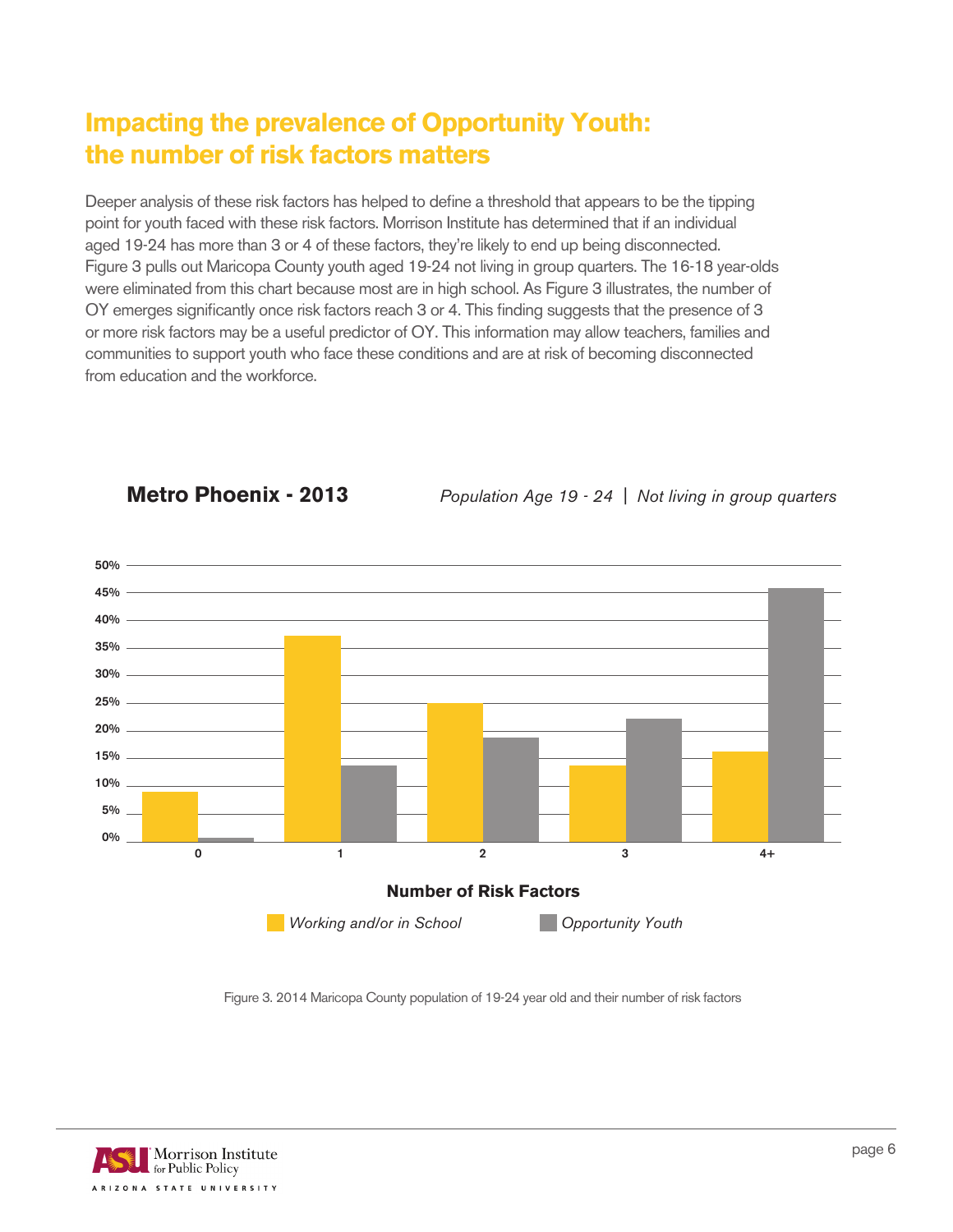#### **Economic costs of Opportunity Youth**

**The economic costs associated with Opportunity Youth are staggering.** A 2012 study attempted to measure the annual and lifetime costs imposed on taxpayers for each Opportunity Youth . These costs include lost earnings, reduced economic growth and lower tax revenues.

The study estimated that each Opportunity Youth imposes an immediate taxpayer burden of \$13,900 per year and an immediate social burden of \$37,450 per year on average and compared to other youth. Taxpayer burden refers to the direct costs taxpayers will have to endure. Social burden refers to the productivity loss to the economy. These are annual amounts for each year that a youth is identified as having Opportunity Youth status.

After each Opportunity Youth reaches 25, he or she will subsequently impose a future lifetime taxpayer burden of \$170,740 and a social burden of \$529,030. Thus, the immediate burden is only a fraction of the future loss in potential: on average, only one quarter of the burden is incurred in youth (up to age 24); three-quarters is incurred afterward (ages 25-65).

In total, a 20-year old Opportunity Youth will impose a full taxpayer burden of \$235,680 and a full social burden of \$704,020. These are lump sum amounts expressed in 2011 value dollars. The economic burden depends on the age of the youth. Figure 4 shows how the economic burden is calculated for a 16-year-old Opportunity Youth. There is a burden each year of youth (ages 16-24) and then there is burden as a result of lost potential in adulthood (ages 25-65). The lifetime total burden is the sum of these youth and adult burdens. The lifetime total burden is expressed as a lump sum, i.e. how the burden is valued when the youth is 16 years old. Each 16-year-old Opportunity Youth, therefore, the total taxpayer burden is \$258,240 and the total social burden is \$755,900.



Figure 4. Tax payer burden and social burden for each 16-year-old Opportunity Youth in the Phoenix and Tucson Metro areas.

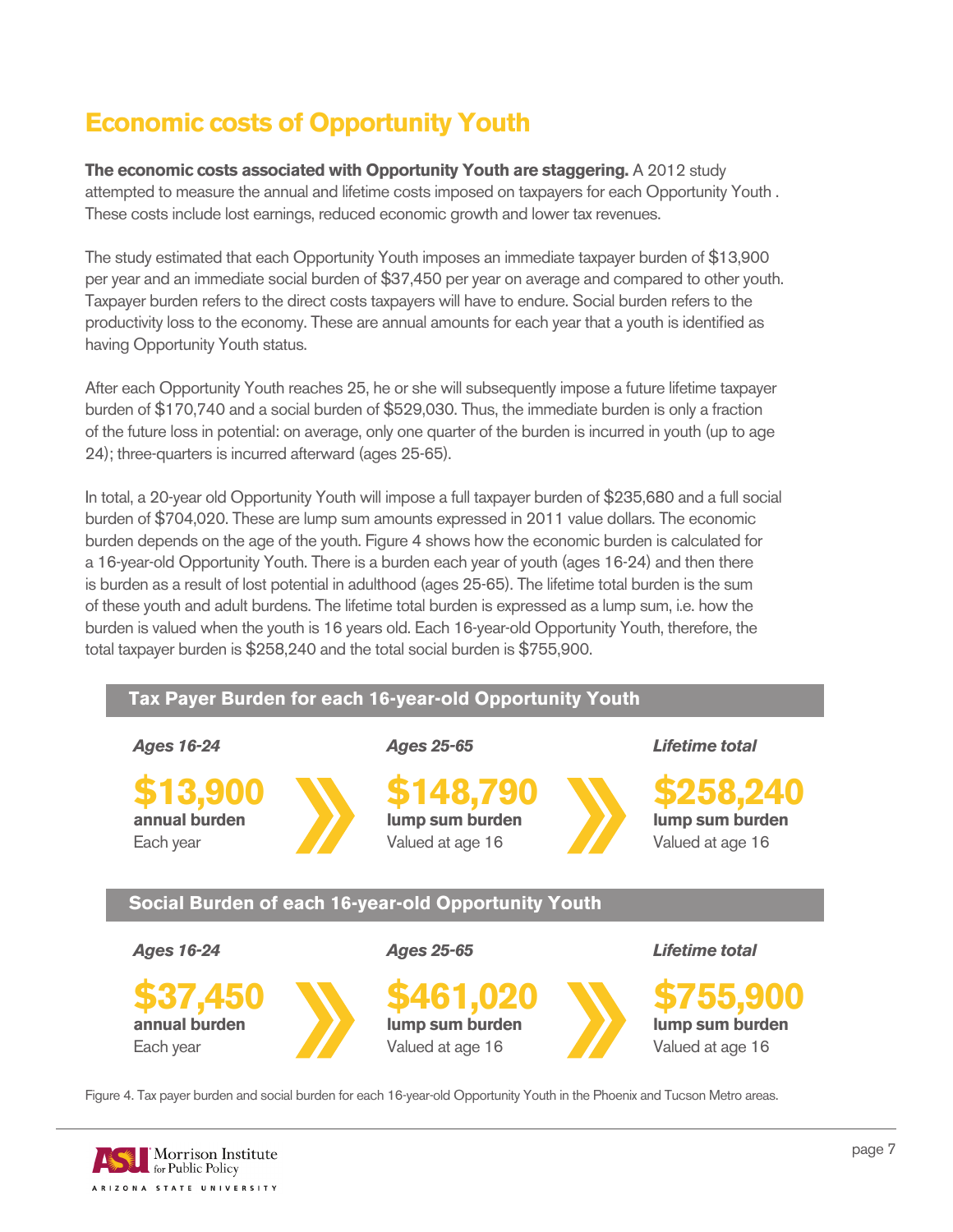#### **Total Cost of OY in Maricopa and Pinal Counties**



For the 92,248 Opportunity Youth in metro Phoenix and Tucson, these costs are staggering: a total taxpayer burden of \$27.3 billion and a total social burden of \$218.5 billion. On a national level, 5.6 million Opportunity Youth have a potential taxpayer burden of \$1.56 trillion and an aggregate social burden is \$4.75 trillion.

#### **Opportunity Youth in the Workforce: A Win-Win**

#### **How We Might Get More Opportunity Youth into the Workforce:**

**Motivate Companies to Hire OY.** Starbucks is launching perhaps the most ambitious set of international initiatives to motivate companies to hire Opportunity Youth. They recognize that there is clear economic benefit to hiring from this group. Early OY training and employment program success like that of LeadersUp show that this population tends to remain with their employer longer than non-OY; demonstrates a greater level of loyalty; and shows higher long-term rates of productivity. Walmart & Walmart Foundation, Taco Bell, Hilton Foundation of Hilton Hotels, and JPMorgan Chase also have enterprising programs designed to support OY.

- **• Starbucks Initiatives:**
	- o Starbucks Customer Service Excellence Training with YouthBuild USA
	- o Starbucks Work Placement Program (Canada)
	- o Starbucks Apprenticeship (United Kingdom) Barista Mastery and Customer Service o Soong Ching Ling Foundation (China)
	-
- **Walmart & Walmart Foundation:** \$16M in grants to seven non-profits to provide training, education, and career pathways for US retail workers.
- **• Walmart's GED Reimbursement Program:** Walmart reimburses Associates who successfully complete their state accredited GED up to a maximum of \$300.00. This benefit also applies to the spouses of Associates who receive their GED.
- **• Taco Bell's GED Program:** Earlier this year, Taco Bell piloted an online program through which about 100 employees are working to complete high school or earn their GED. Taco Bell covered the estimated \$1300 per-student cost. In addition, Taco Bell is testing a program that would help workers earn college credit through training modules they complete as part of their job. Fundamentally, the goal is to communicate the notion that education opens doors.

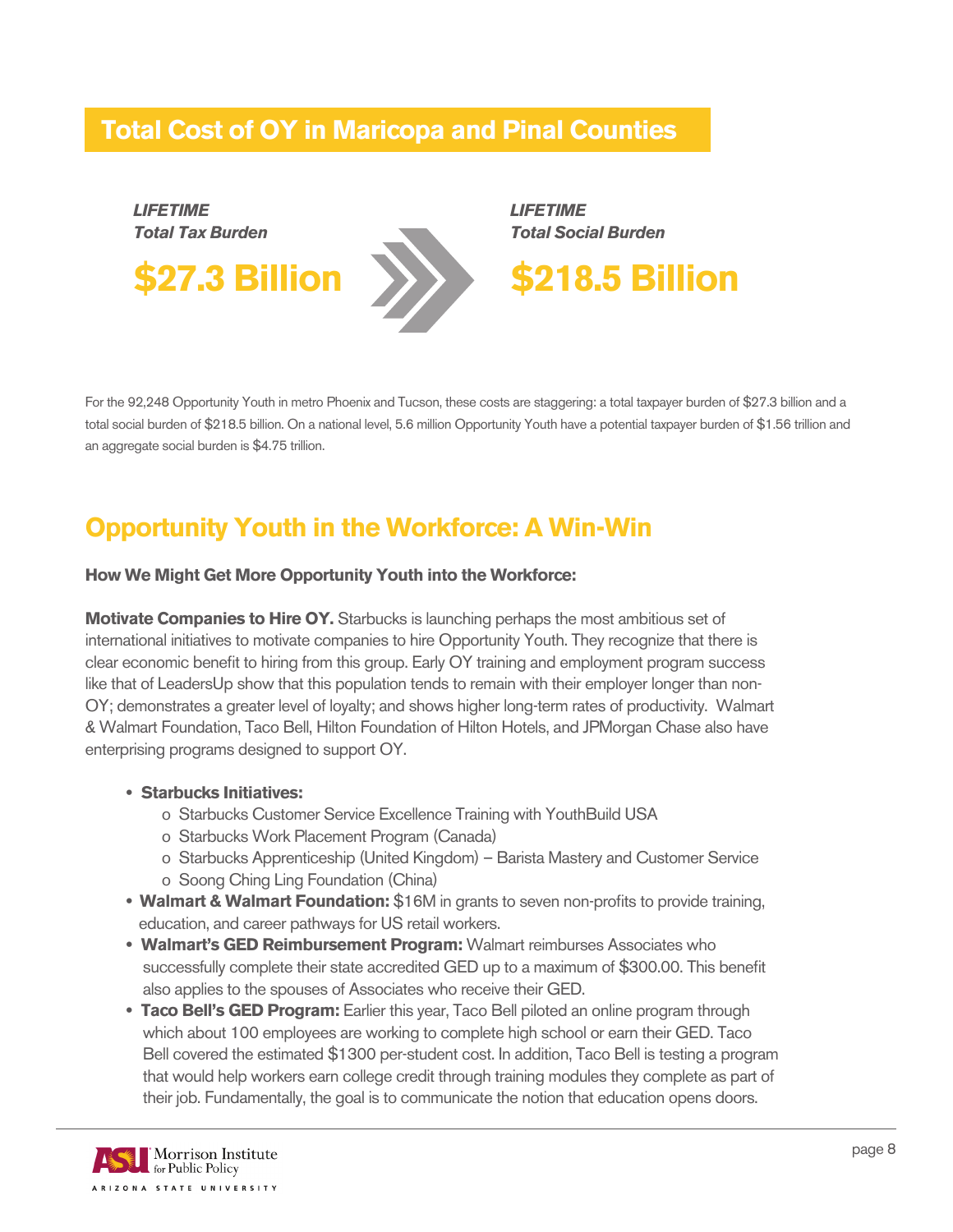- **• Hilton Foundation of Hilton Hotels Foster Youth Program:** The Hilton Foundation works with partners to support foster youth transitioning out of foster care in Los Angeles County and New York City as they emerge into adulthood, strengthen the systems that provide services to youth in care, and research best practices in the field of child welfare.
- **• JPMorgan Chase Summer Youth Employment Program:** In 2014, JPMorgan Chase furthered their commitment to workforce readiness by investing \$5 million in summer youth employment initiatives in 14 U.S. cities. This commitment builds on New Skills at Work, their five-year, \$250 million global workforce readiness initiative, and is a continuation of philanthropic investments the firm has made over the past several years to create work placement programs, mentorships, and skills development opportunities for low-income youth across global markets.

These types of initiatives have been underway for a number of years, and have provided significant feedback on what works. Start with the idea that Opportunity Youth, by definition, are among the most difficult young adults to employ. They aren't in school; they have little or no relevant work experience; and the fact they are disconnected means they often deal with other personal issues ranging from drug use to family dysfunction. This means that simply encouraging companies to hire these kids is not likely to be a very effective strategy. Instead, we need to carefully consider what we've learned – and then work to employ those strategies here in Maricopa County.

On Sept. 9, 2015, Arizona State University hosted a 3-hour meeting with Russell Krumnow, Managing Director of Opportunity Nation, and local leaders involved in the effort to tackle this crisis. This meeting produced several strategies that have been incorporated into the following recommendations.

#### **Recommendations**

- **• Target Those At-Risk of Becoming Opportunity Youth** Morrison Institute's finding that youth who hold four or more risk factors have the strongest potential for becoming OY empowers programs to be pro-active. It is recommended that employment be supplemented by training programs developed to target youth who hold 3 or more risk factors.
- **• Convene a Corporate Coalition –** Utilize ASU and other academic entities as convening spaces to articulate the value of a corporate coalitions like the 100K Opportunities Coalition (www.100kopportunities.org), discuss why this approach is novel and reach out to local and national businesses. The 100K Opportunities Coalition has several corporate sponsors who convene with the collective goal to create the nation's largest employer-led private sector coalition focused on helping young people build skills and attain credentials, while connecting them to employment. Arizona has the potential to be among the pioneers in this effort. Creating opportunities for researchers and business leaders to meet, discuss the possibilities of OY, and collaborate to create change has the potential to tremendously impact the social and economic future of the state.

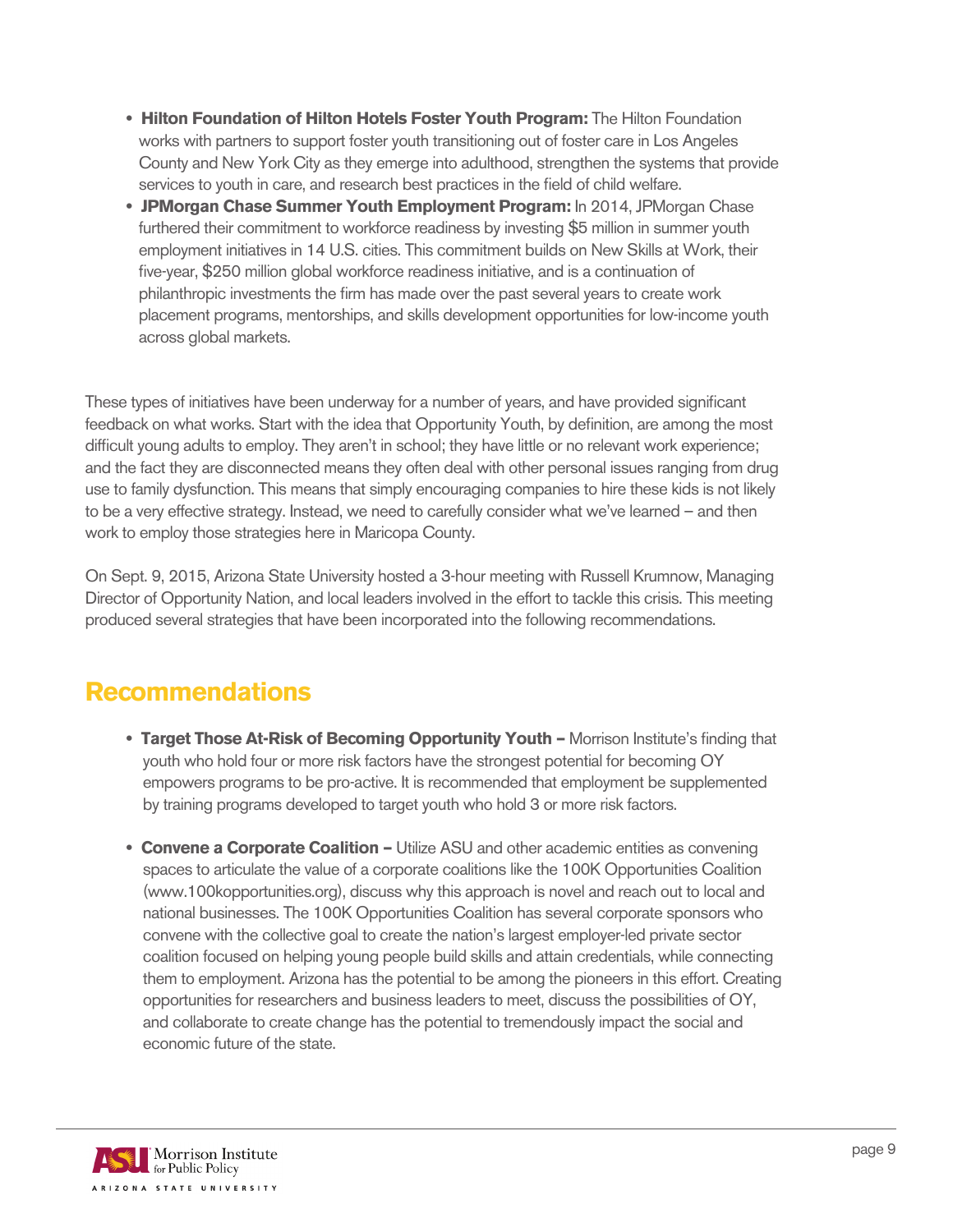- **• Establish Partnerships –** Summarize the public policy and economic benefits of hiring OY and use this information to develop a call to action to help motivate new companies to join in this effort.
- **• Commit to Hire –** Why? Because employment is the most effective strategy to "Solving" the Opportunity Youth problem: There is a growing consensus in the field that employment – as opposed to remedial education – is the most promising strategy for engaging Opportunity Youth. This reflects the reality that remedial education, as a stand-alone strategy, produces disappointing results. Partly this is because many Opportunity Youth struggled in school. So subjecting them to more of what didn't work before isn't appealing or very effective. In contrast, employment offers immediate rewards (including a paycheck), plus a much more tangible sense they are "going somewhere." Starbucks is thus embracing the most promising approach to solving the problem.
- **• Hiring Opportunity Youth should not be viewed as "charity," but rather as a strategic effort that can help a business (if done right)–** This point is vital. If companies hire Opportunity Youth simply because they feel sorry for them, this effort will not succeed. Instead, they need to figure out how and why this population might help their business. For example: Many of the interested companies will be retailers, where high employee turnover is a problem. Done right, Opportunity Youth can make more loyal employees, thus reducing turnover. Clothing retailer Gap Inc. has demonstrated this in one of the most ambitious efforts to train and hire such youth. Year Up's model has produced similar results. This effort will only be sustainable if companies believe they will benefit from it. Research done by Grads of Life, which promotes hiring of Opportunity Youth, has found the following benefits to employers from hiring Opportunity Youth:
	- o Cost-effective talent acquisition
	- o Increased retention (reduced turnover)
	- o Increased diversity (this is a major goal in many companies and industries). If a company has already embraced the goal of a more diverse workforce, then hiring Opportunity Youth is clearly a relevant solution, since most Opportunity Youth are non-White.
	- o Enhanced employee engagement: Opportunity Youth are often very appreciative of employment and so can be quite engaged.
	- o Stronger community ties: hiring Opportunity Youth can help improve a company's relations with the wider community.
	- o **EXAMPLE: Gap Inc. "This Way Ahead" Program.** Gap's program focuses on preparing young people for their first jobs. It is currently active in four cities – New York, San Francisco, Boston and Houston. The program has three phases: Job readiness classes covering topics like conflict resolution; paid internships at Gap, Old Navy or Banana Republic; followed by multiple months of follow-on support and guidance. Gap's program is an excellent example of the kind of comprehensive approach that is more likely to be successful, since it combines training and support with paid employment.

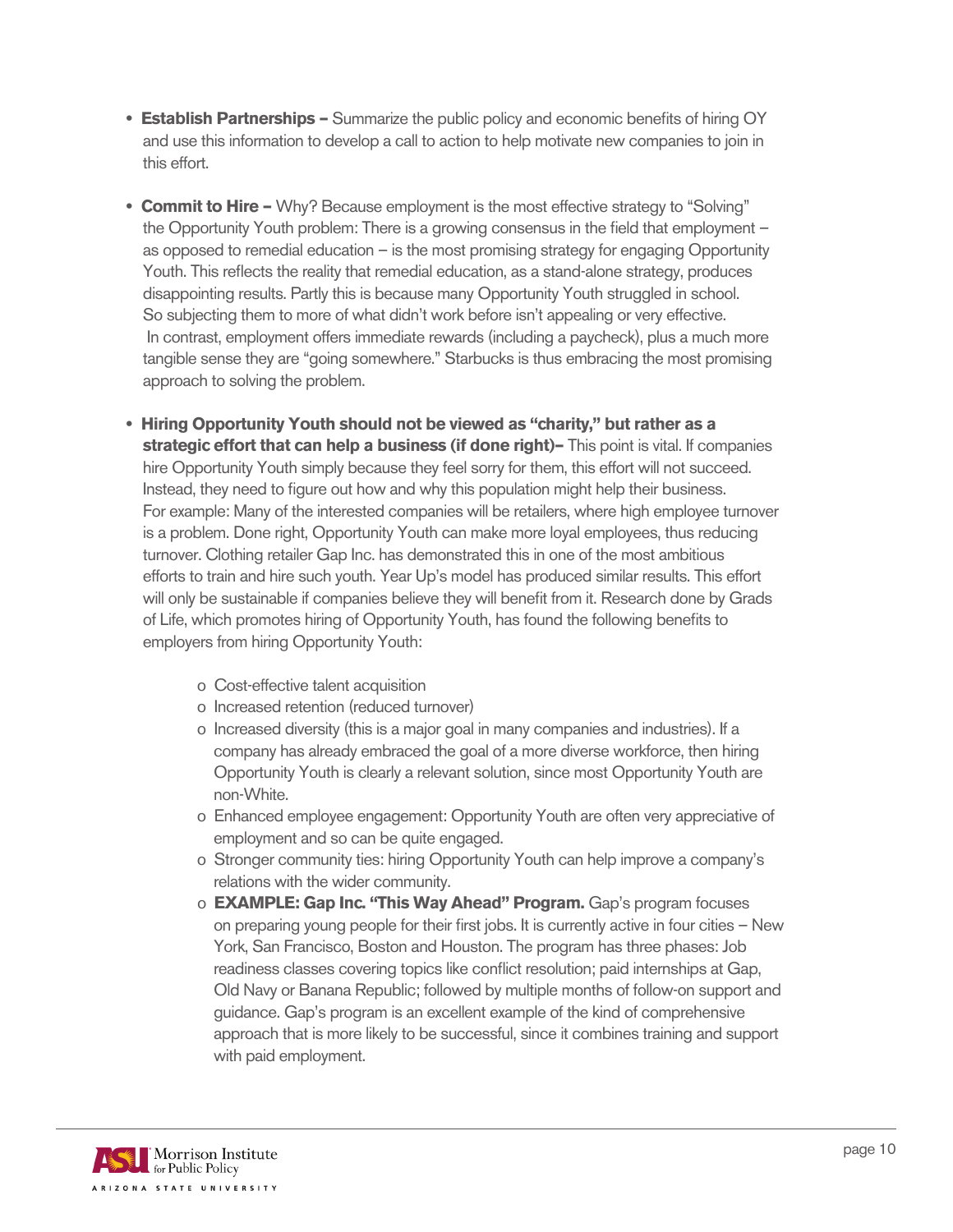- **• Mentor Career literacy is critical to helping put Opportunity Youth on a pathway to success.** Most Opportunity Youth have had little or no career guidance, and few see any pathways forward. Addressing this is a critical first step. The good news is that the Federal Workforce Innovation and Opportunity Act (WIOA) provides significant federal dollars aimed at such guidance. Arizona could build on the state's Education and Career Action Plan (ECAP) to help guide Opportunity Youth. ECAP is already being used in many of the state's high schools. It helps students explore and then develop career plans. This same tool can be used to help Opportunity Youth. Mentoring is a well-established way in which companies can help prepare young people for the workforce, and explore pathways to success. Partners are available to help companies launch a mentoring effort, so they don't have to reinvent the wheel. MENTOR, the national mentoring partnership, helps provide a structured mentoring relationship to 4.5 million at risk youth.
- **• Partner Employers can partner with non-profits to create a successful effort.** Employers don't need to do this alone. Instead, they can and should partner with non-profits who can help recruit and train Opportunity Youth.  **Examples of Non-profits involved in this work:**
	- o **Year Up** Year Up is an intensive one-year program that provides Opportunity Youth with 6 months of training, followed by a 6-month paid internship with an employer. Year Up recruits all program participants. During the first 6 months, they develop the technical and professional skills they will need on the internship. They then enter a well-paid 6-month internship with one of Year Up's corporate partners. The jobs that these Opportunity Youth are being trained for include IT, such as desktop and network support; Customer Service; and Fund Accounting. Companies that hire Year Up interns include Accenture, American Cancer Society, AOL, AT&T, Bank of America, Cisco, Ernst & Young, General Electric and Google. Year Up was launched in Boston in 2000, and now has spread to more than 10 other cities including Phoenix. It has now served over 10,000 young adults and worked with 250 corporate partners.
	- o **YouthBuild –** A well-established non-profit that teaches disconnected youth construction skills – by building affordable housing and other community assets – as well as the skills and education they need to gain employment. YouthBuild operates a network of 260 urban and rural YouthBuild programs in 46 states. The US Department of Labor provides a good deal of funding for this program. Since 1994, over 130,000 young adults have been engaged with YouthBuild. In 2014, nearly 10,000 young people were engaged in this program. The impact: 77 percent obtain a high-school credential and/or industry-recognized credential; 61 percent went on to post-secondary education or jobs; 72 percent of those placed stayed in this position for at least 6 months.
- **• Train Combine learning with working– "Learn and Earn."** Current work with Opportunity Youth starts with the realization that conventional remedial education is not a very effective strategy for solving this problem. That's because most Opportunity Youth failed or at least struggled in school. At the same time, Opportunity Youth tend to have some pretty

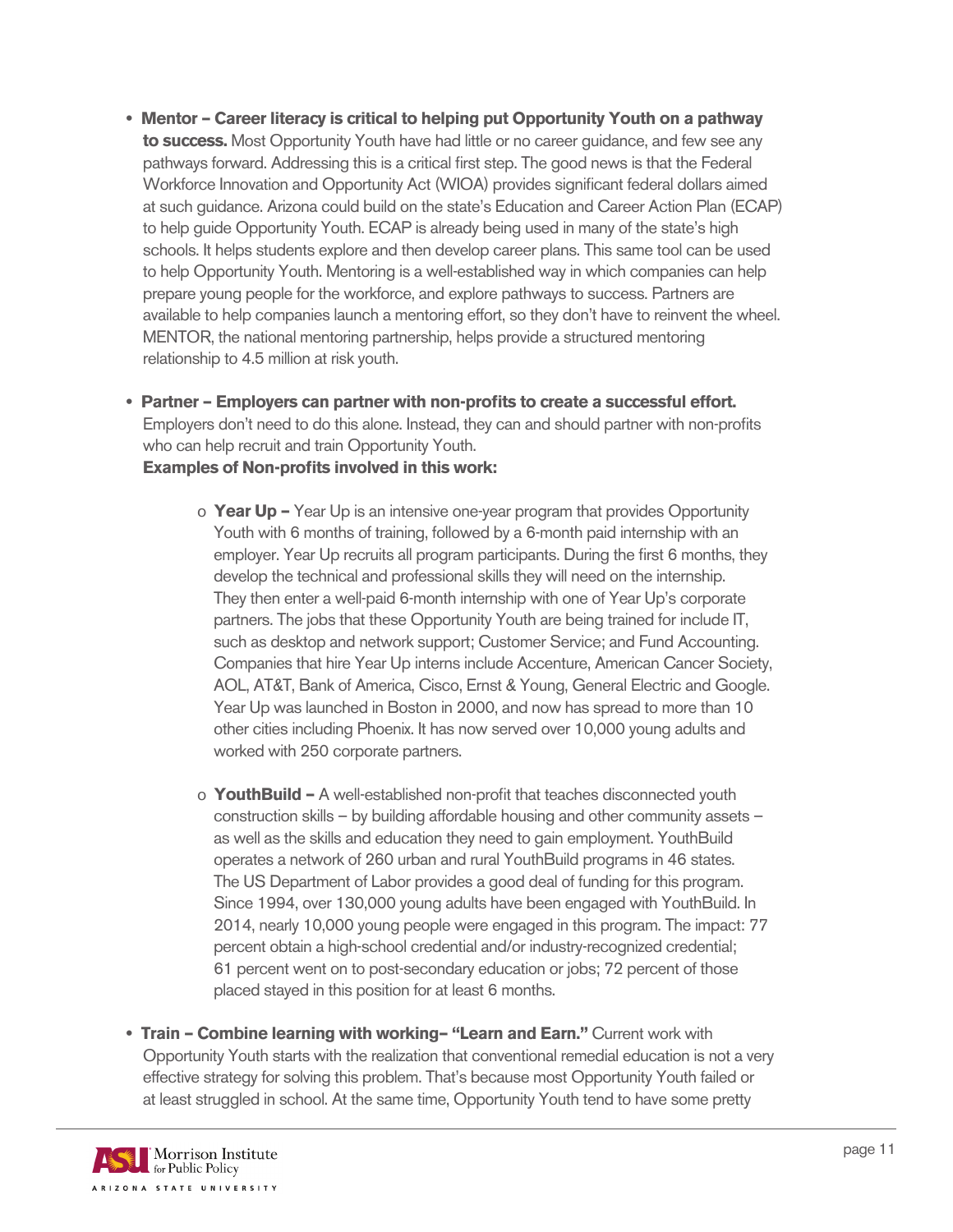severe deficits in math, reading, and other key skills. That's why many of the most successful programs include training/education as a key ingredient – such as YouthBuild and Year Up. Moreover, combining education with a job helps transform what might be viewed as a temporary job into a pathway to advancement and a career.

 **• Research – Use research to succeed.** Let's not kid ourselves. Successfully hiring Opportunity Youth is not easy. If it were, there wouldn't be nearly 100,000 in Maricopa County. Building a program that will make a significant dent in this problem will require applying the lessons learned from successful efforts elsewhere.

#### **ASU's Leadership Potential in Addressing this Crisis**

ASU is committed to playing a major role in addressing the Opportunity Youth crisis in Maricopa County and beyond. The university can play two key roles:

**Foster collaboration and dialogue:** No one company or organization can solve a problem this big alone. Instead, we must work together to build systemic solutions. And that will require dialogue, not only with the companies and organizations involved in this work here in Arizona, but also with national leaders, who can share what they can learn. ASU is eager to help foster such dialogue. The College of Public Service and Community Solutions and the Global Pathways Institute are just two of the university entities that have already helped host such conversations.

**Conduct and share research:** Second, a successful effort should be informed by research on what has and hasn't worked. The Morrison Institute for Public Policy and the Global Pathways Institute are eager to assist.

- **<sup>1</sup>** http://opportunitynation.org/disconnected-youth/
- **<sup>2</sup>** www.opportunitynation.org
- **<sup>3</sup>** Belfield, C., Levin, H., & Rosen, R. (2012). The Economic Value of Opportunity Youth. Retrieved from: http://www.serve.gov/new-images/council/pdf/econ\_value\_opportunity\_youth.pdf
- **<sup>4</sup>** Ibíd.
- **<sup>5</sup>** http://www.bridgespan.org/getmedia/f759025f-729f-4c3e-9652-834bcbebdfe0/Youth-Hold-the-Key-Building-Your-Workforce.aspx
- **<sup>6</sup>** https://news.starbucks.com/news/starbucks-and-schultz-family-foundation-give-young-job-seekers-a-roadmap
- **<sup>7</sup>** https://news.starbucks.com/news/starbucks-canada-launches-canadian-work-placement-program-with-three-not-fo
- **<sup>8</sup>** http://www.starbucks.co.uk/promo/apprenticeship
- **<sup>9</sup>** https://news.starbucks.com/news/starbucks-makes-significant-education-investments-to-develop-future-leaders
- **<sup>10</sup>** http://corporate.walmart.com/\_news\_/news-archive/2015/02/26/walmart-and-the-walmart-foundation-announce-16-million-in-grants to-seven-nonprofits-to-provide-training-education-and-career-pathways-for-us-retail-workers
- **<sup>11</sup>** https://us.walmartone.com/en/walmart/Education/General/2147497524/GED/
- **<sup>12</sup>** http://nrn.com/blog/taco-bell-motivates-employees-customers-finish-high-school
- **<sup>13</sup>** https://www.hiltonfoundation.org/priorities/foster-youth/our-approach
- **<sup>14</sup>** http://www.jpmorganchase.com/corporate/Corporate-Responsibility/summer-youth-employment.htm